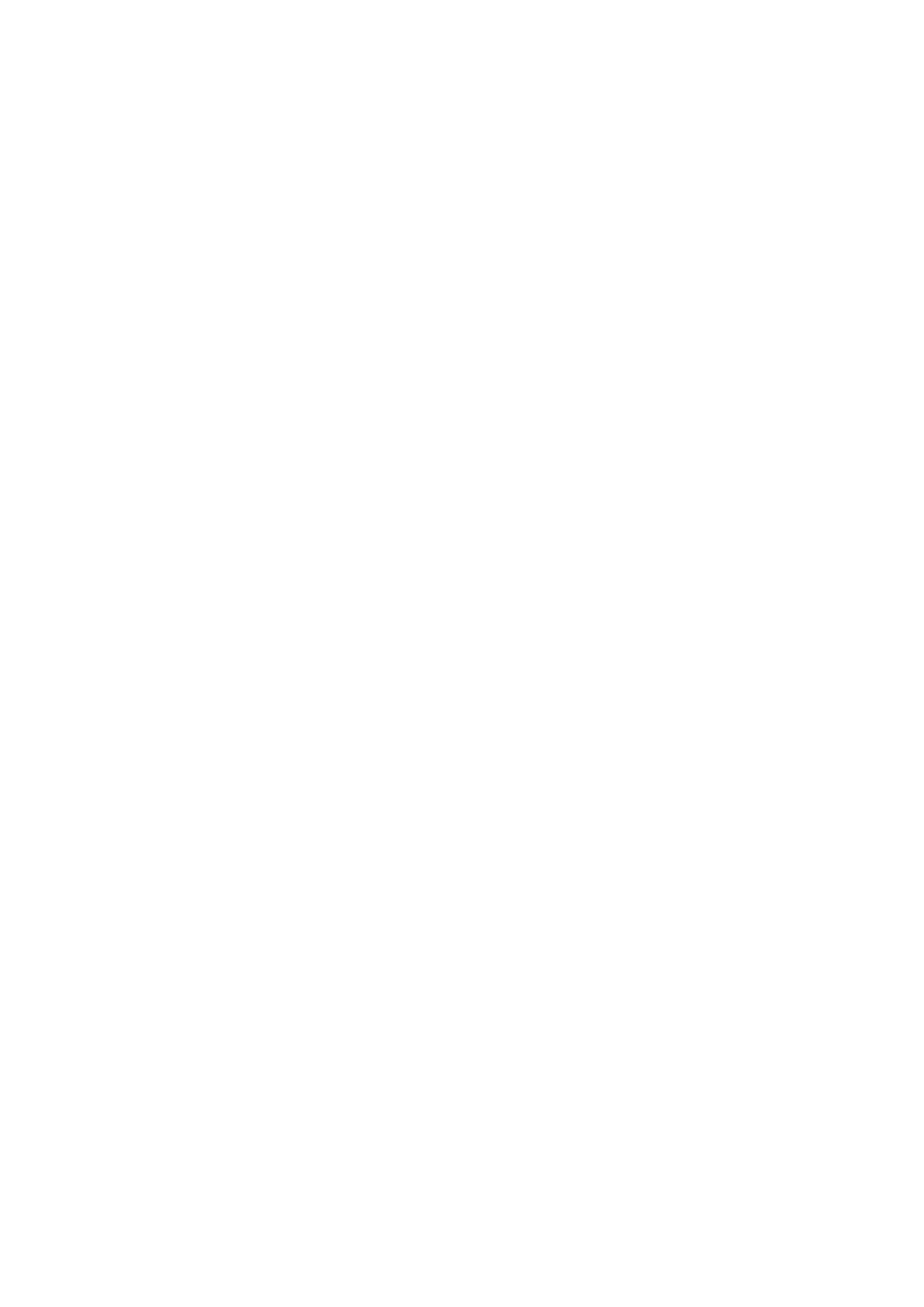#### Zusammenfassung

<span id="page-2-0"></span>Hier kommt der deutsche Abstrakt rein... $\ddot{\text{U}}\ddot{\text{O}}$ sind ok.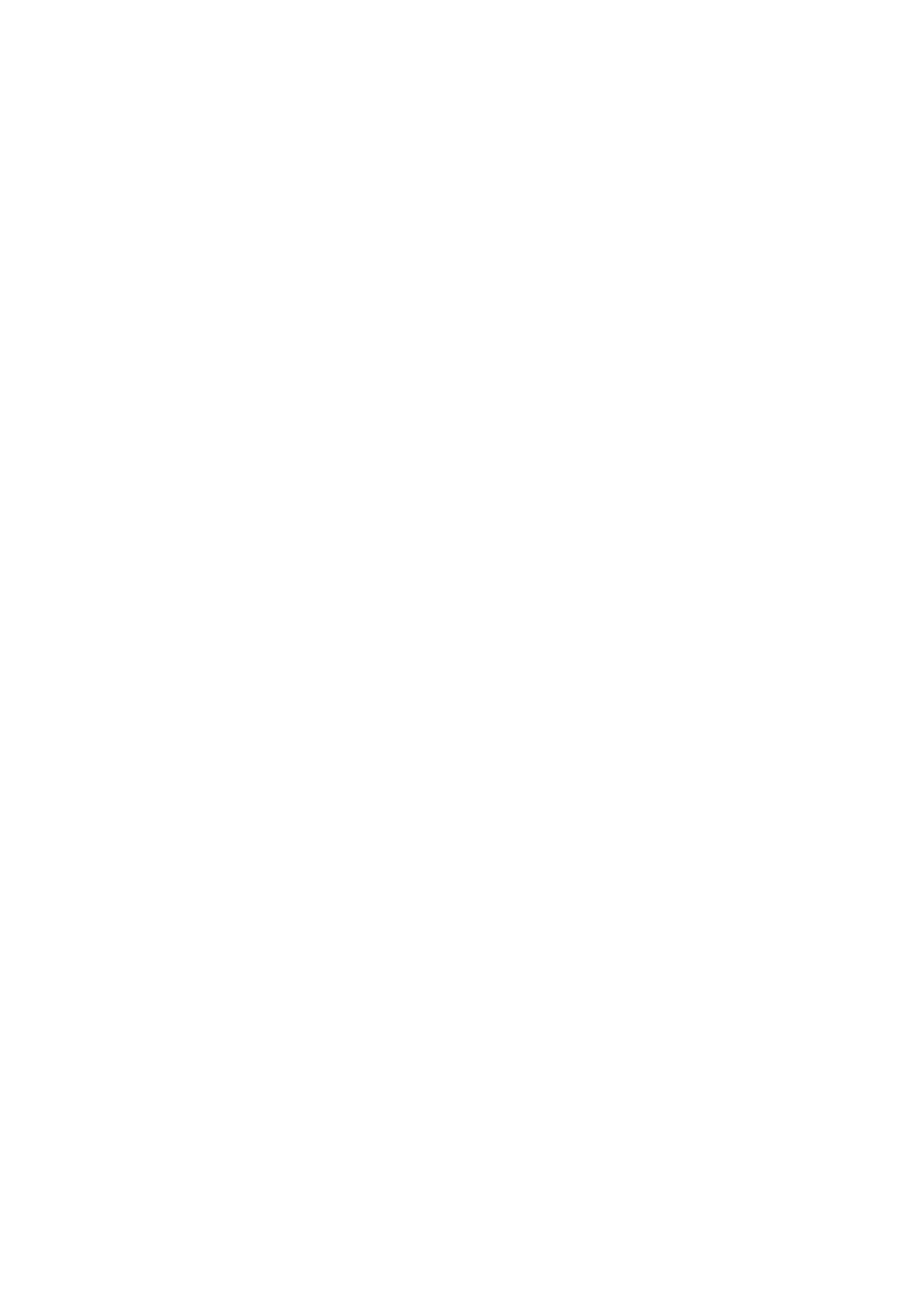#### **Abstract**

<span id="page-4-0"></span>Put your abstract here...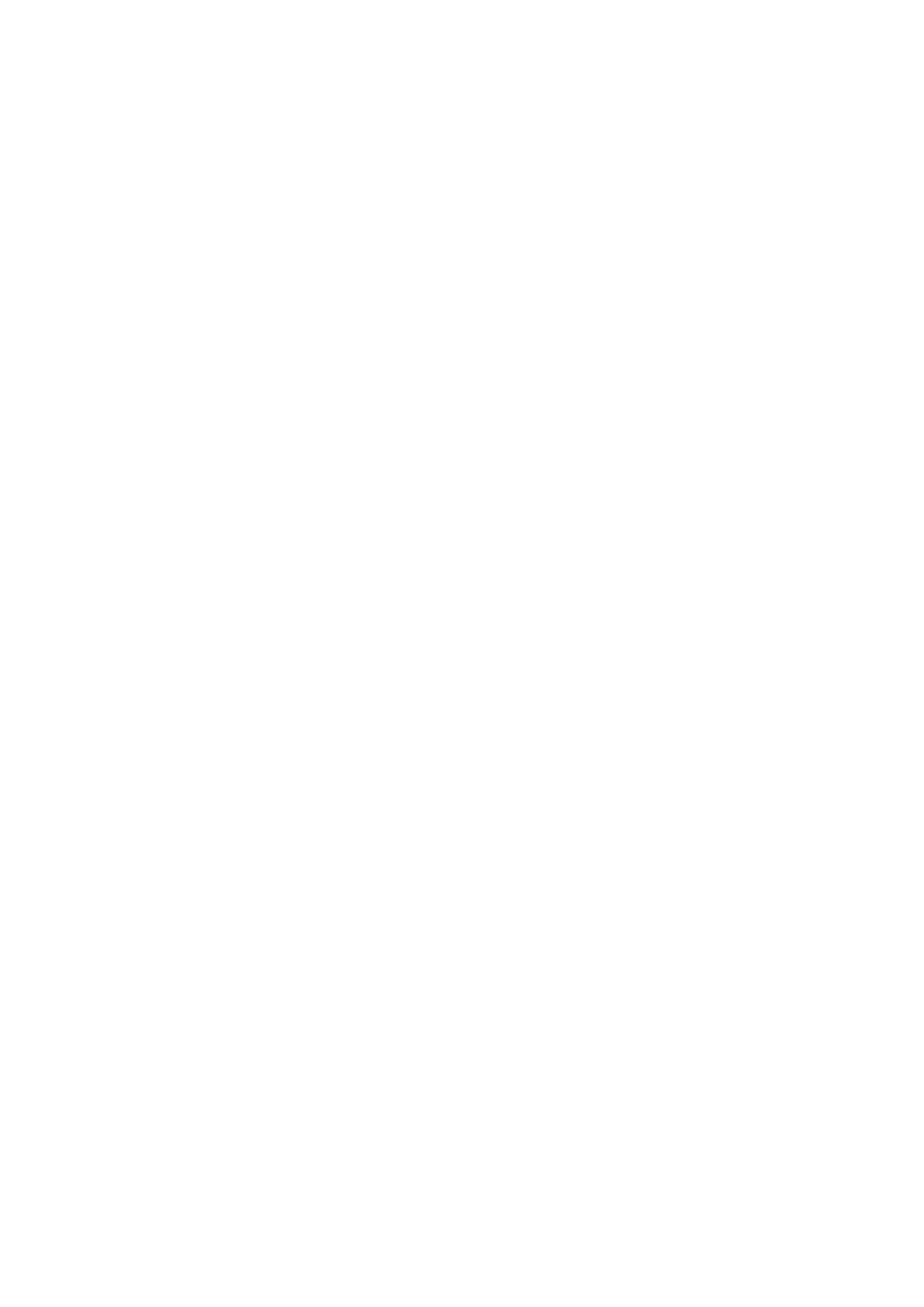Dedicated to  $\ldots$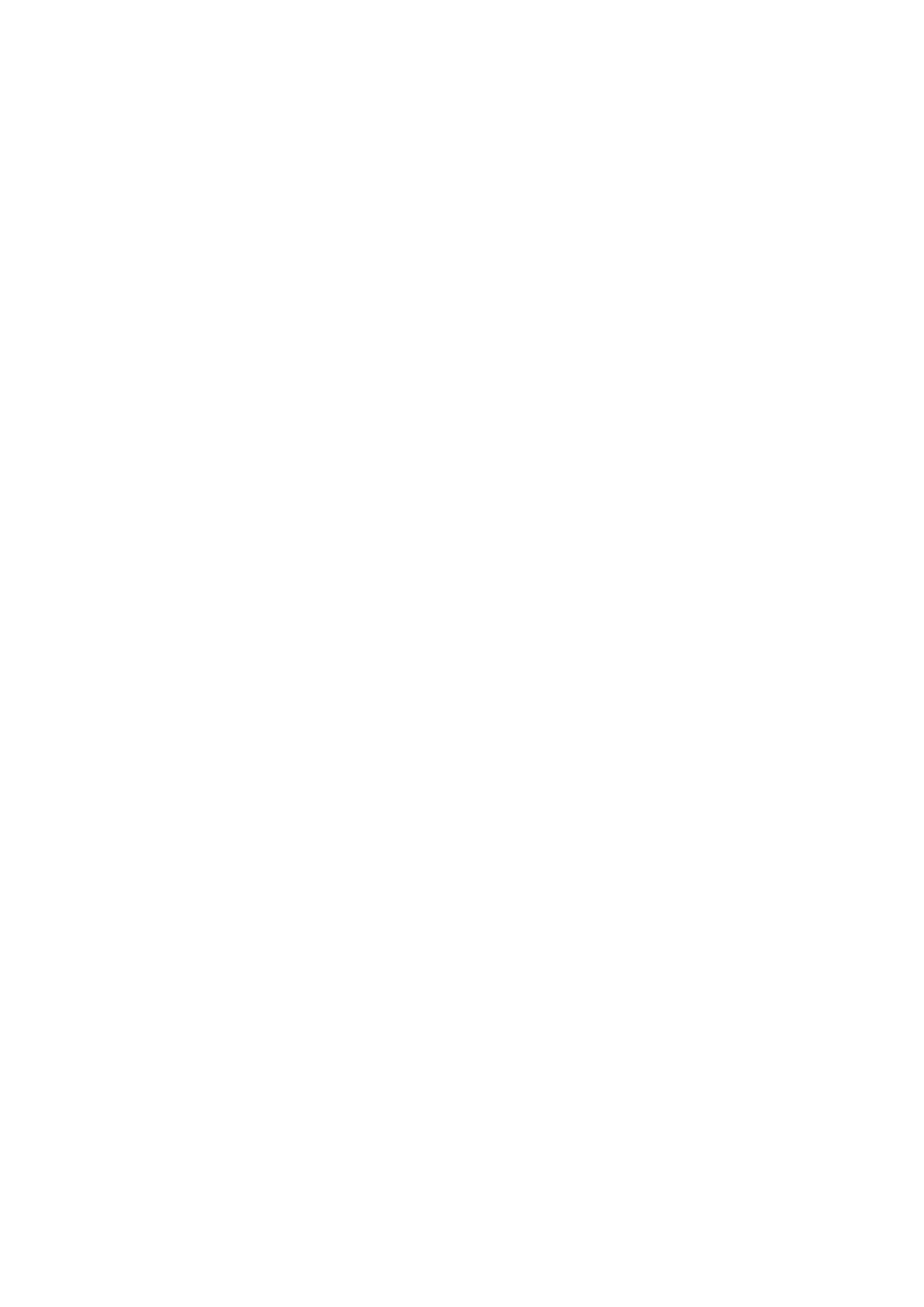#### **Acknowledgements**

I would like to acknowledge the thousands of individuals who have coded for open-source projects for free. It is due to their efforts that scientific work with powerful tools is possible.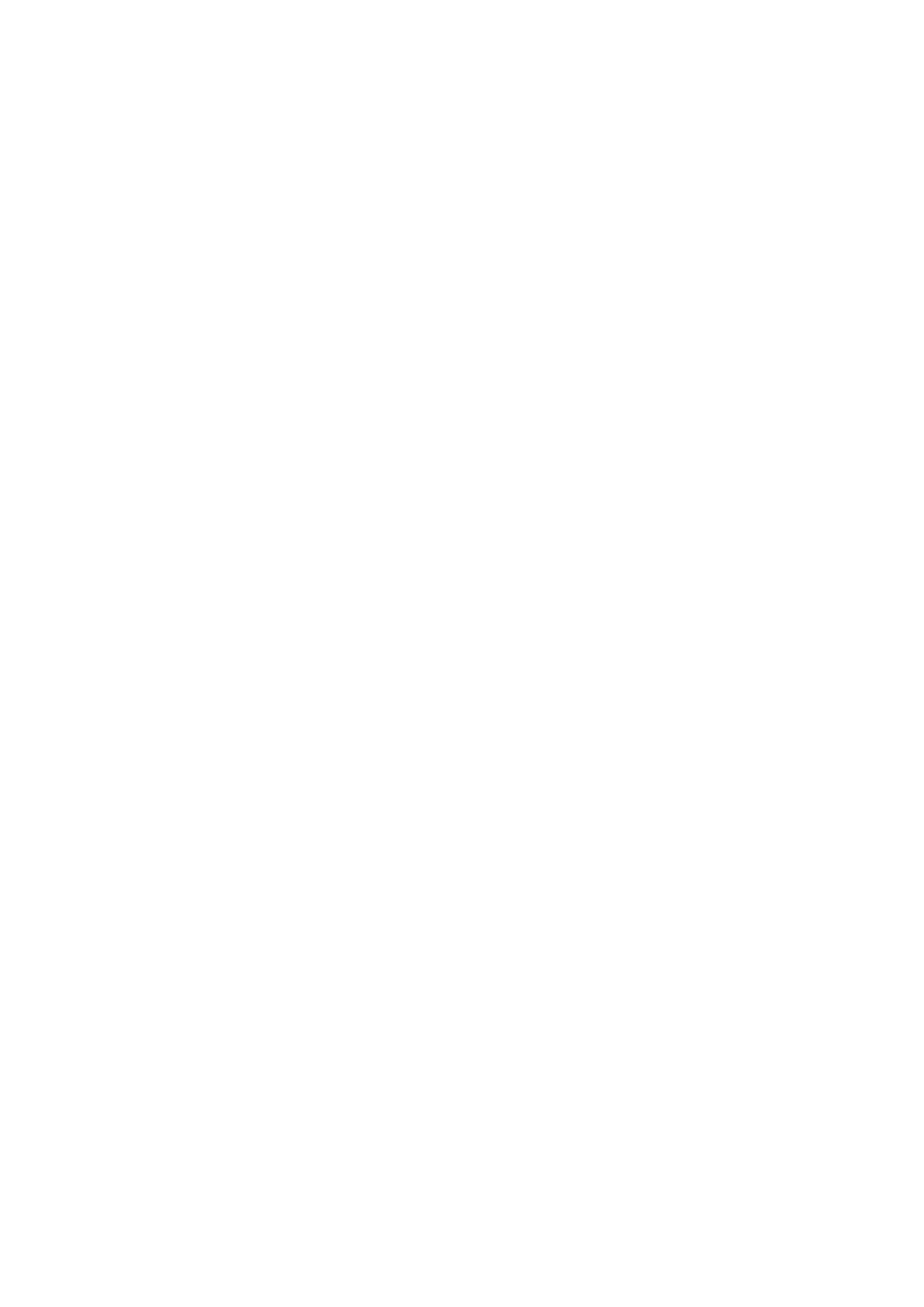## **Table of Contents**

|              | <b>Title Page</b>                                                                                                           | i                                               |
|--------------|-----------------------------------------------------------------------------------------------------------------------------|-------------------------------------------------|
|              | Zusammenfassung                                                                                                             | iii                                             |
|              | Abstract                                                                                                                    | v                                               |
|              | List of Figures                                                                                                             | xiii                                            |
|              | List of Tables                                                                                                              | $\mathbf{X}\mathbf{V}$                          |
|              | Abbreviations                                                                                                               | xvii                                            |
|              | <b>Symbols</b>                                                                                                              | xvii                                            |
| $\mathbf{1}$ | Introduction<br>put section name here $\ldots \ldots \ldots \ldots \ldots \ldots \ldots \ldots \ldots \ldots \ldots$<br>1.1 | 1<br>$\mathbf{1}$                               |
|              | 1.1.1<br>1.2                                                                                                                | 1<br>$\overline{2}$                             |
| $\bf{2}$     | State of the Art<br>2.1<br>2.2<br>2.2.1<br>2.3                                                                              | 3<br>3<br>4<br>$\overline{4}$<br>$\overline{5}$ |
| 3            | Including tikz                                                                                                              | 7                                               |
| 4            | Sum - Algorithm                                                                                                             | 9                                               |
| 5.           | PGF-plots from python                                                                                                       | 11                                              |
|              | 6 Asymptote                                                                                                                 | 13                                              |
| 7            | <b>Discussion</b>                                                                                                           | 15                                              |
| 8            | <b>Materials and Methods</b>                                                                                                | 17                                              |
|              | References                                                                                                                  | 19                                              |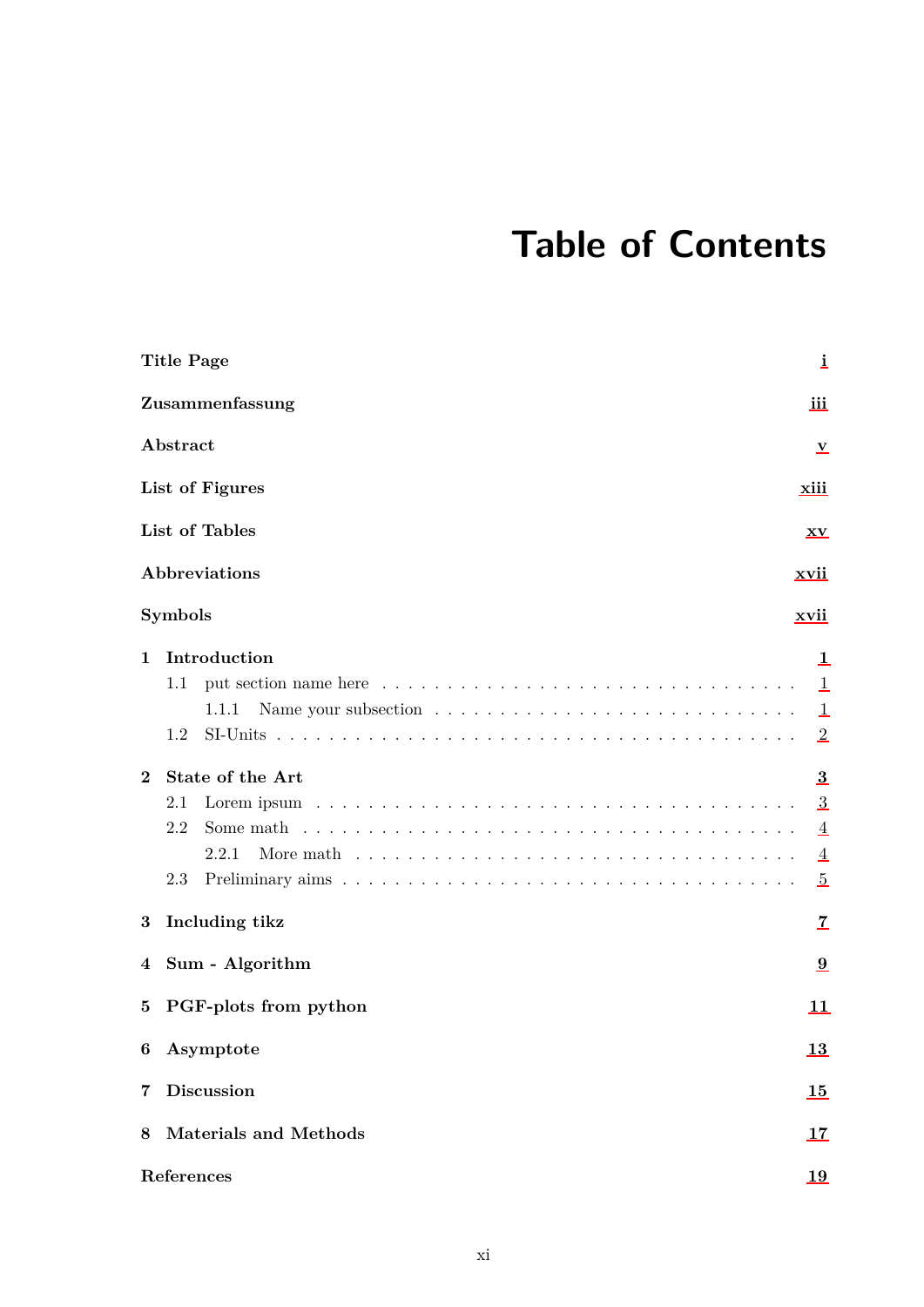**Appendix A Appendix A [21](#page-38-0)**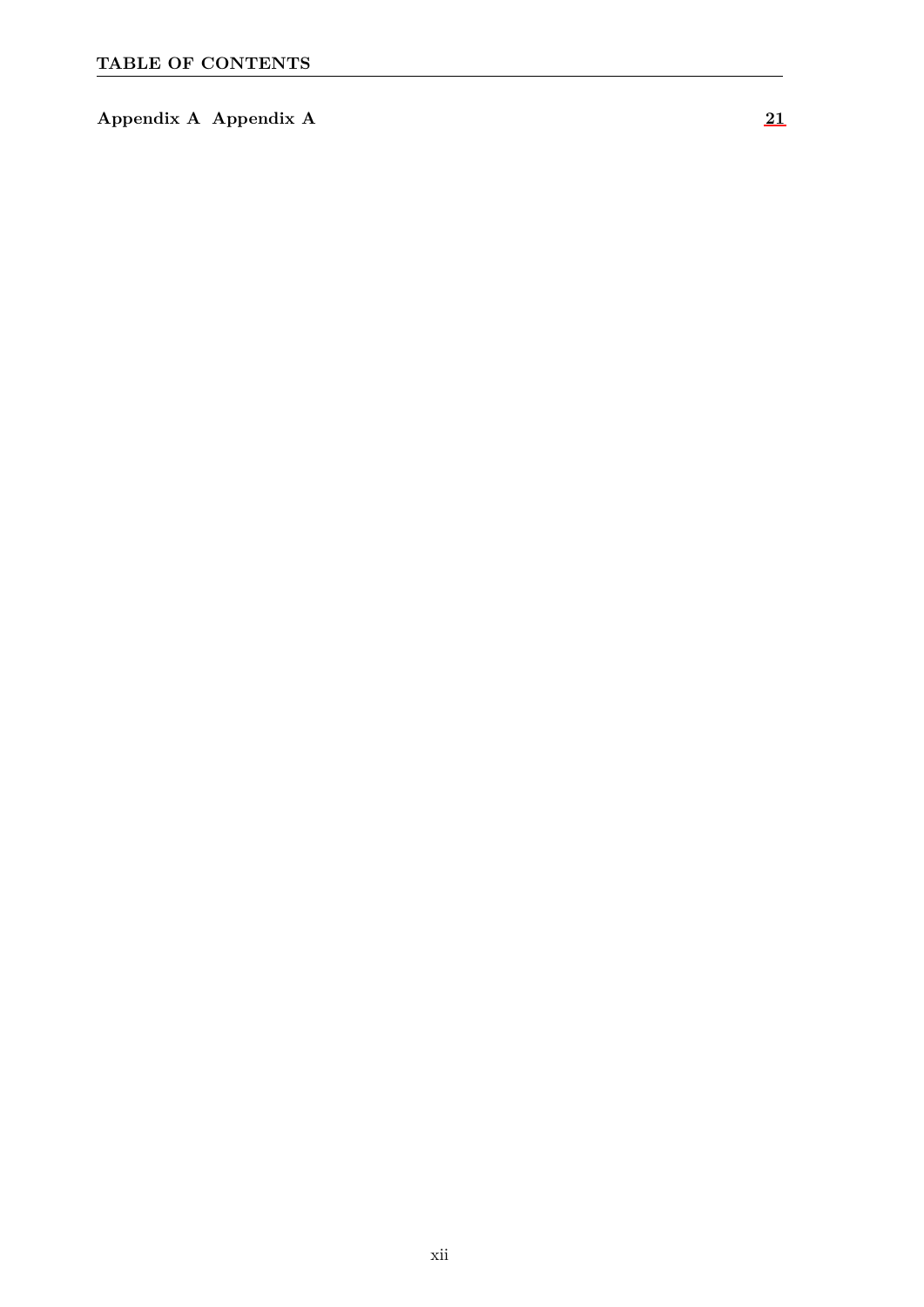# **List of Figures**

<span id="page-12-0"></span>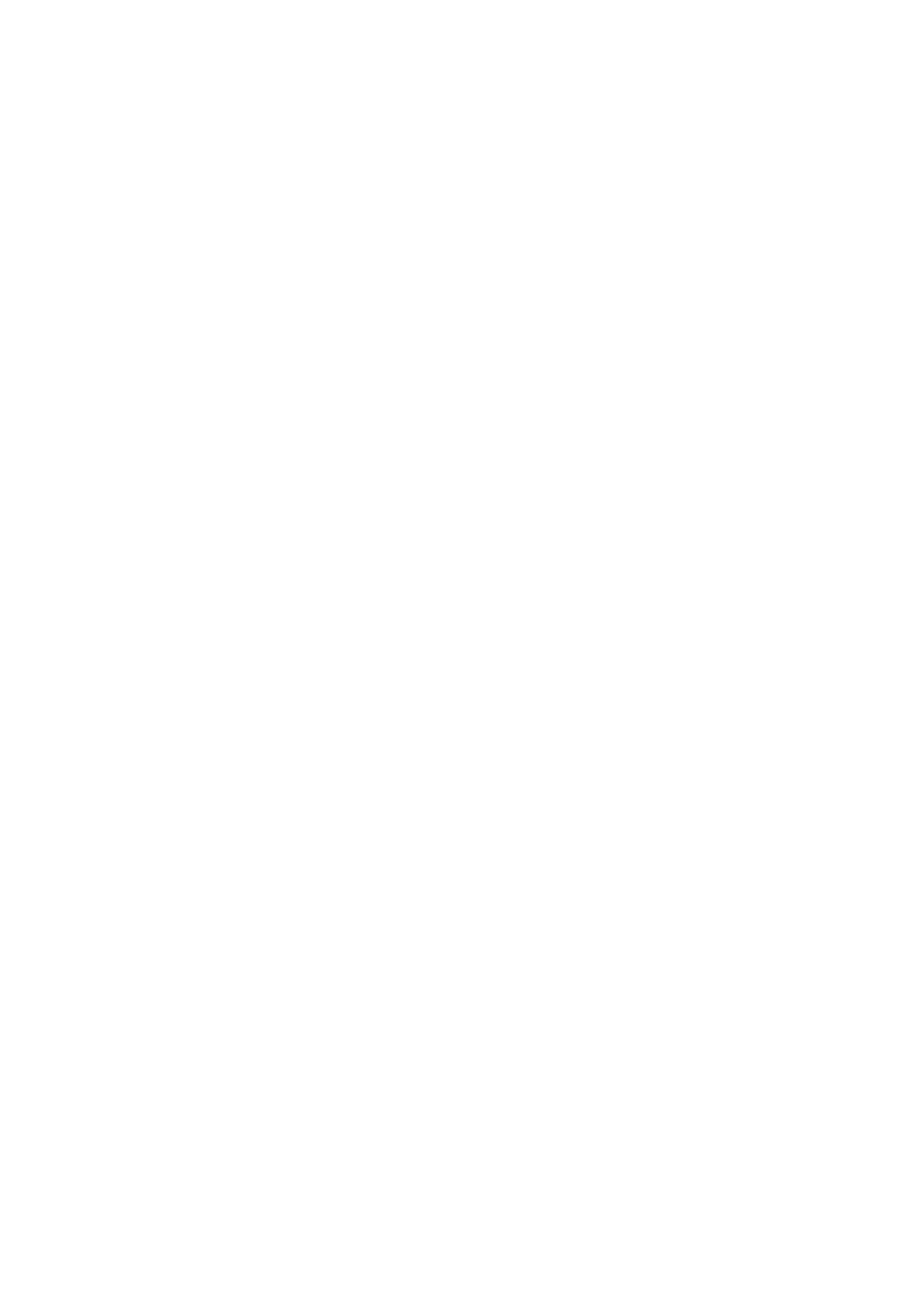# **List of Tables**

<span id="page-14-0"></span>

|--|--|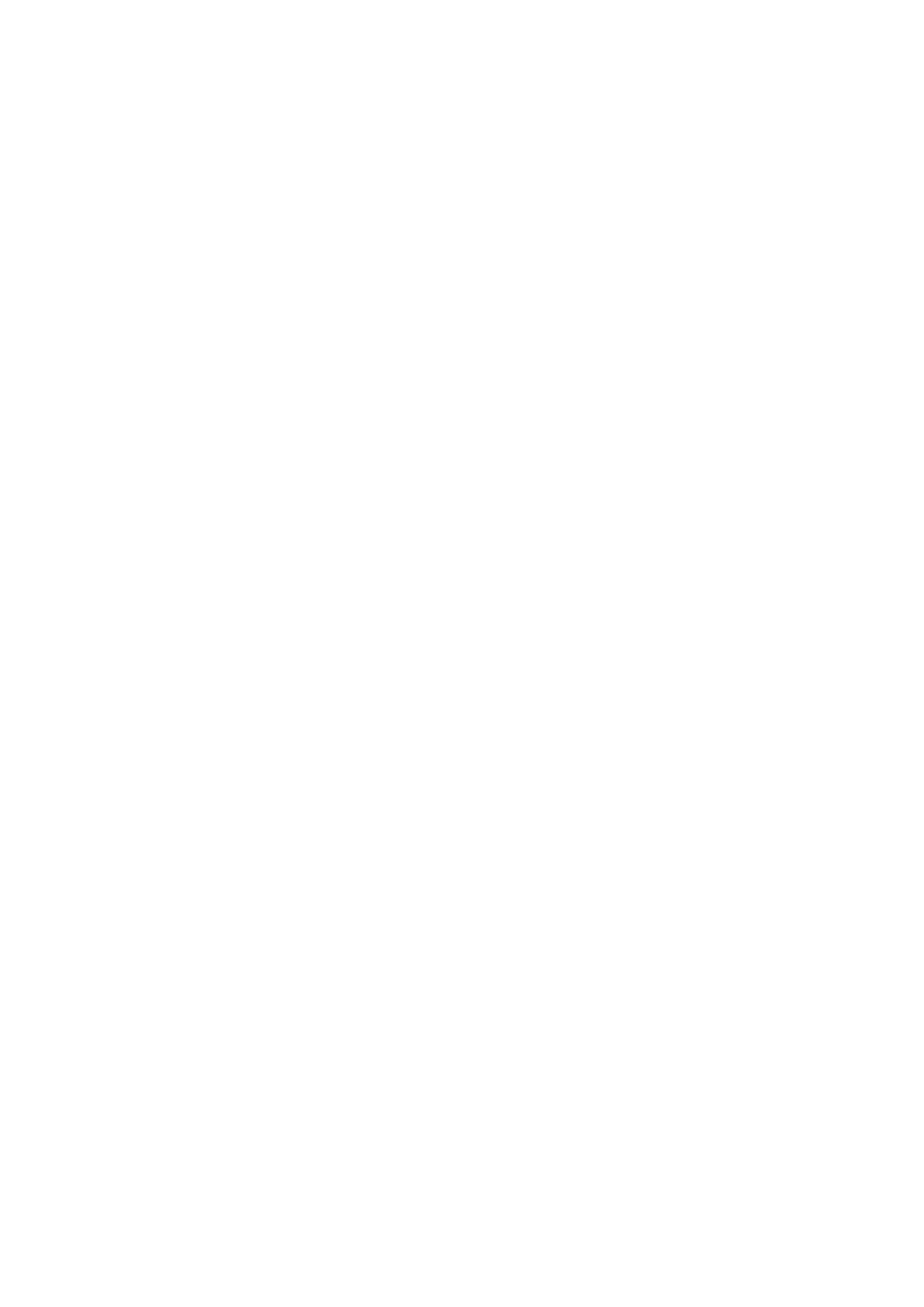#### <span id="page-16-0"></span>**Abbreviations**

This document is incomplete. The external file associated with the glossary 'abbreviations' (which should be called output.gls-abr) hasn't been created.

<span id="page-16-1"></span>Check the contents of the file output.glo-abr. If it's empty, that means you haven't indexed any of your entries in this glossary (using commands like

#### **Symbols**

This document is incomplete. The external file associated with the glossary 'symbolslist' (which should be called output.syi) hasn't been created.

Check the contents of the file output.syg. If it's empty, that means you haven't indexed any of your entries in this glossary (using commands like \gls or \gls or \glsadd) so this list can't be generated. If the file isn't empty, the document build process hasn't been completed.

Try one of the following:

• Add automake to your package option list when you load glossaries-extra.sty. For example:

\usepackage[automake]{glossaries-extra}

- Run the external (Lua) application: makeglossaries-lite.lua "output"
- Run the external (Perl) application:
- makeglossaries "output"

Then rerun LATEX on this document.

This message will be removed once the problem has been fixed.

\glsadd) so this list can't be generated. If the file isn't empty, the document build process hasn't been completed.

Try one of the following:

• Add automake to your package option list when you load glossaries-extra.sty. For example:

\usepackage[automake]{glossaries-extra}

- Run the external (Lua) application: makeglossaries-lite.lua "output"
- Run the external (Perl) application: makeglossaries "output"

Then rerun LATEX on this document.

This message will be removed once the problem has been fixed.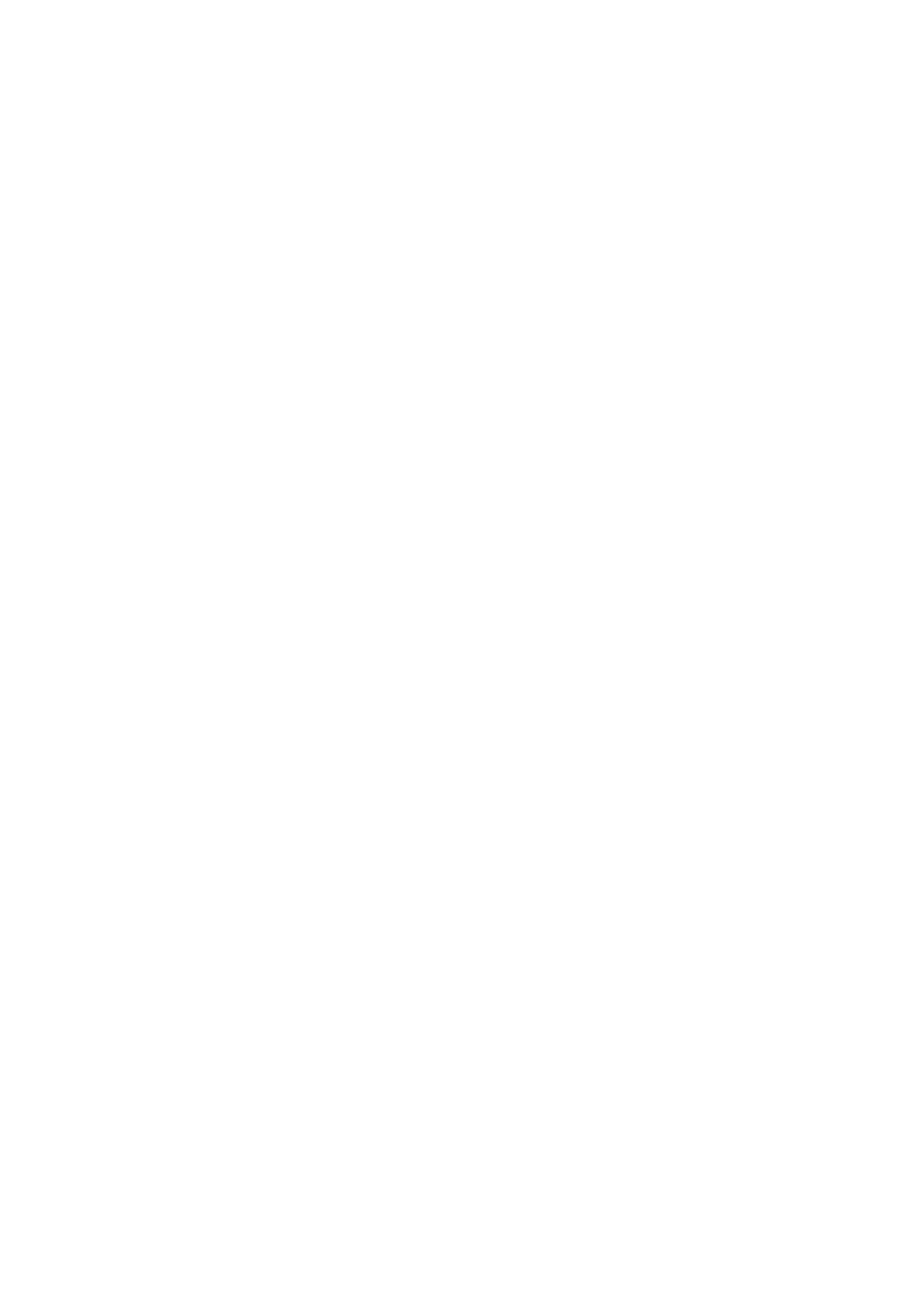#### **Introduction**

#### <span id="page-18-1"></span><span id="page-18-0"></span>**1.1 put section name here**

Write your text without any further commands, like this:.... Any organised system requires energy, be it a machine of some kind or a live organism. Energy is needed to win the uphill battle against entropy and pull together lifeless molecules to be able to do something in this world, like complete a PhD.

#### <span id="page-18-2"></span>**1.1.1 Name your subsection**

Different organised systems have different energy currencies. The machines that enable us to do science like sizzling electricity but at a controlled voltage<sup>[1](#page-0-1)</sup>. Earth's living beings are no different, except that they have developed another preference. They thrive on various chemicals.

Most organisms use polymers of glucose units for energy storage and differ only slightly in the way they link together monomers to sometimes gigantic macromolecules. Dextran of bacteria is made from long chains of *α*-1,6-linked glucose units.

Starch of plants and glycogen of animals consists of  $\alpha$ -1,4-glycosidic glucose polymers [\[1\]](#page-36-1). See figure [1.1](#page-19-1) for a comparison of glucose polymer structure and chemistry.

Two references can be placed separated by a comma [\[1,](#page-36-1) [2\]](#page-36-2).

Insulin stimulates the following processes:

- muscle and fat cells remove glucose from the blood,
- cells breakdown glucose via glycolysis and the citrate cycle, storing its energy in the form of ATP,
- liver and muscle store glucose as glycogen as a short-term energy reserve,
- adipose tissue stores glucose as fat for long-term energy reserve, and

<sup>1</sup>Footnote example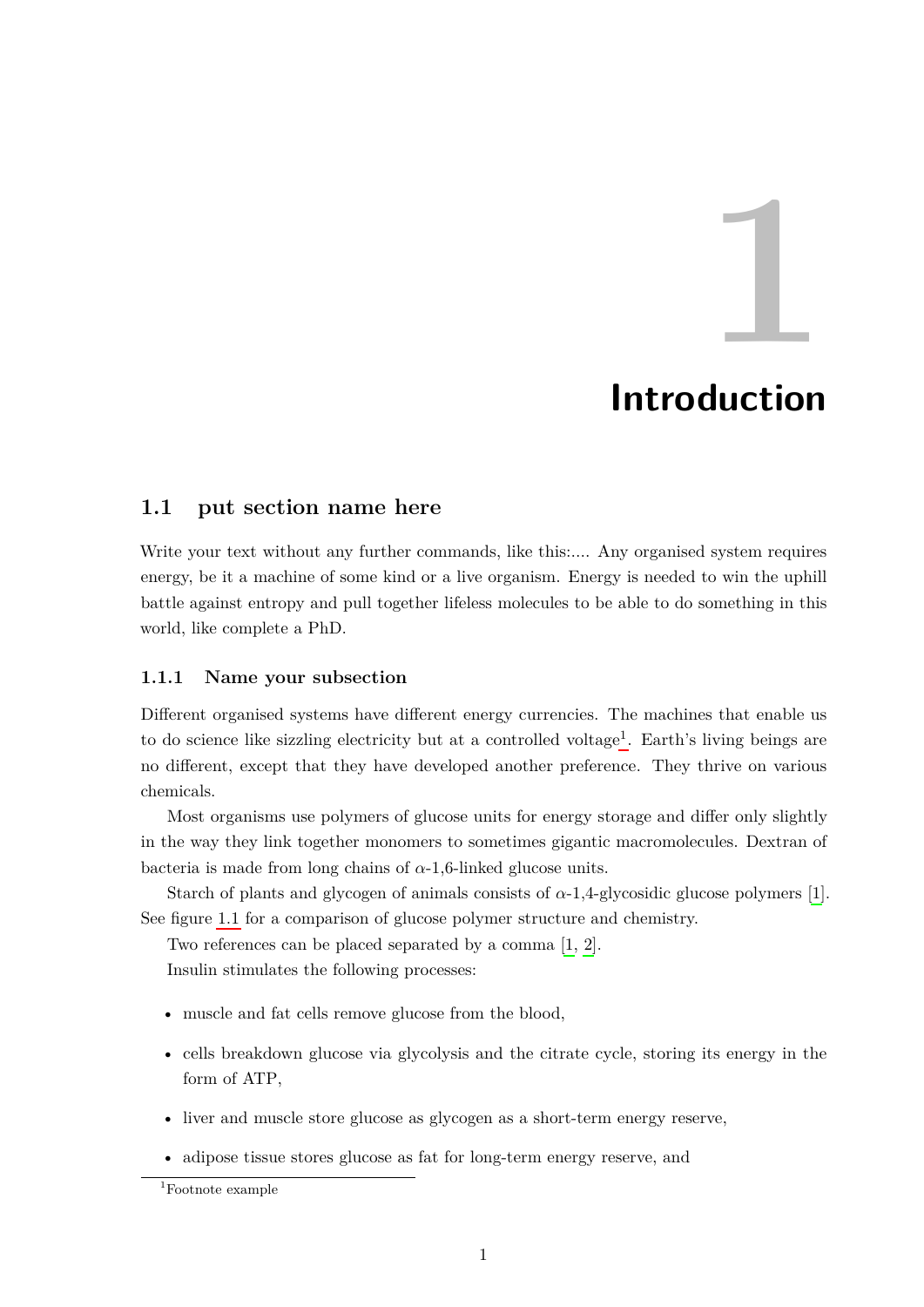<span id="page-19-1"></span>

Figure 1.1: A common glucose polymers - The figure shows starch granules in potato cells, taken from [Molecular Expressions.](http://molecularexpressions.com/micro/gallery/burgersnfries/burgersnfries4.html)

<span id="page-19-2"></span>• cells use glucose for protein synthesis.

| Gene          | GeneID | Length      |
|---------------|--------|-------------|
| human latexin | 1234   | $14.9$ kbps |
| mouse latexin | 2345   | $10.1$ kbps |
| rat latexin   | 3456   | 9.6 kbps    |

**Table 1.1: title of table** - Overview of latexin genes.

#### <span id="page-19-0"></span>**1.2 SI-Units**

Please use siunitx-package:  $1\,\mathrm{V} = 1\,\Omega$   $1\,\mathrm{A}$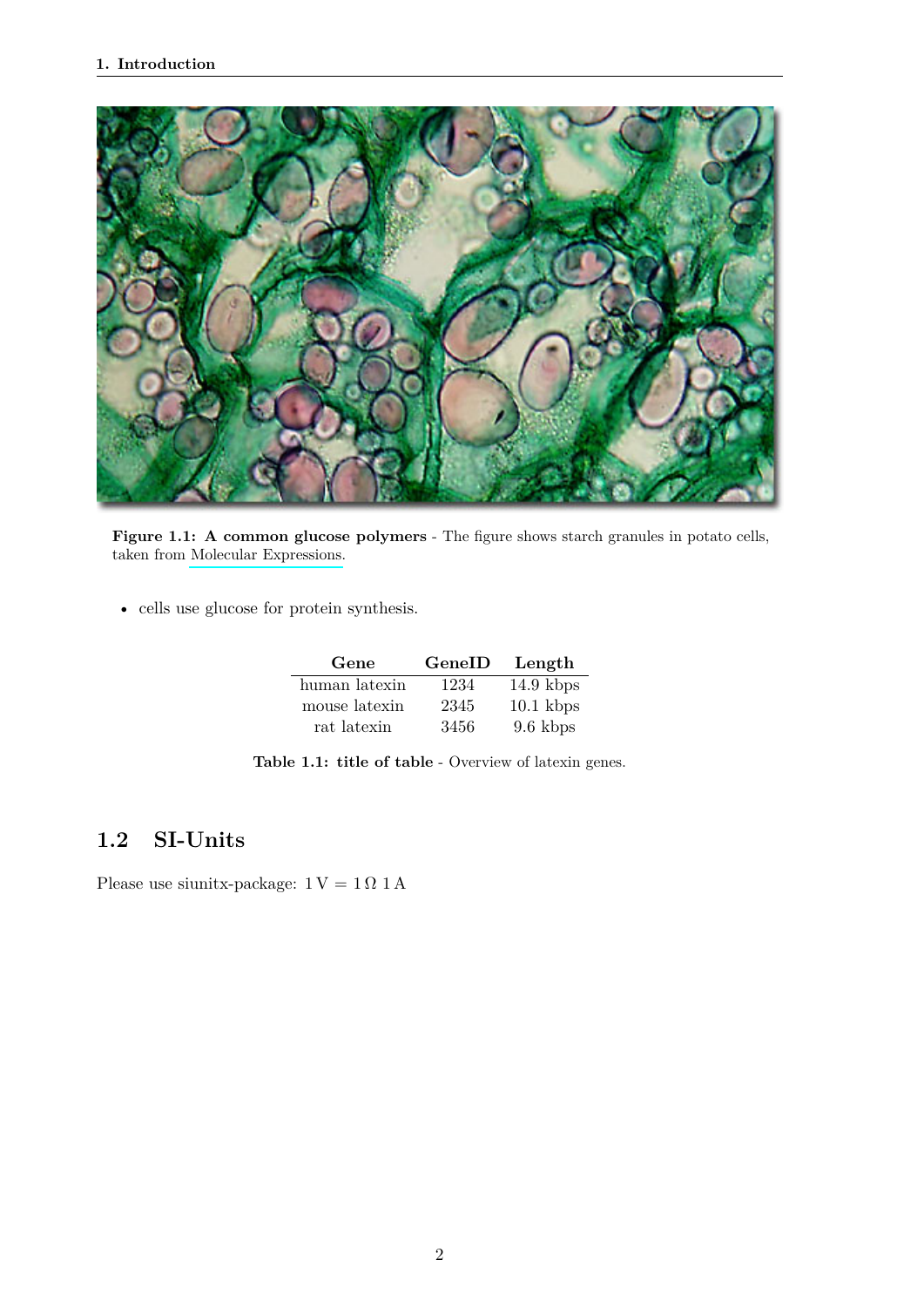#### **State of the Art**

#### <span id="page-20-1"></span><span id="page-20-0"></span>**2.1 Lorem ipsum**

Lorem ipsum dolor sit amet, consectetur adipiscing elit. Sed vitae laoreet lectus. Donec lacus quam, malesuada ut erat vel, consectetur eleifend tellus. Aliquam non feugiat lacus. Interdum et malesuada fames ac ante ipsum primis in faucibus. Quisque a dolor sit amet dui malesuada malesuada id ac metus. Phasellus posuere egestas mauris, sed porta arcu vulputate ut. Donec arcu erat, ultrices et nisl ut, ultricies facilisis urna. Quisque iaculis, lorem non maximus pretium, dui eros auctor quam, sed sodales libero felis vel orci. Aliquam neque nunc, elementum id accumsan eu, varius eu enim. Aliquam blandit ante et ligula tempor pharetra. Donec molestie porttitor commodo. Integer rutrum turpis ac erat tristique cursus. Sed venenatis urna vel tempus venenatis. Nam eu rhoncus eros, et condimentum elit. Quisque risus turpis, aliquam eget euismod id, gravida in odio. Nunc elementum nibh risus, ut faucibus mauris molestie eu. Vivamus quis nunc nec nisl vulputate fringilla. Duis tempus libero ac justo laoreet tincidunt. Fusce sagittis gravida magna, pharetra venenatis mauris semper at. Nullam eleifend felis a elementum sagittis. In vel turpis eu metus euismod tempus eget sit amet tortor. Donec eu rhoncus libero, quis iaculis lectus. Aliquam erat volutpat. Proin id ullamcorper tortor. Fusce vestibulum a enim non volutpat. Nam ut interdum nulla. Proin lacinia felis malesuada arcu aliquet fringilla. Aliquam condimentum, tellus eget maximus porttitor, quam sem luctus massa, eu fermentum arcu diam ac massa. Praesent ut quam id leo molestie rhoncus. Praesent nec odio eget turpis bibendum eleifend non sit amet mi. Curabitur placerat finibus velit, eu ultricies risus imperdiet ut. Suspendisse lorem orci, luctus porta eros a, commodo maximus nisi.

Nunc et dolor diam. Phasellus eu justo vitae diam vehicula tristique. Vestibulum vulputate cursus turpis nec commodo. Etiam elementum sit amet erat et pellentesque. In eu augue sed tortor mollis tincidunt. Mauris eros dui, sagittis vestibulum vestibulum vitae, molestie a velit. Donec non felis ut velit aliquam convallis sit amet sit amet velit. Aliquam vulputate, elit in lacinia lacinia, odio lacus consectetur quam, sit amet facilisis mi justo id magna. Curabitur aliquet pulvinar eros. Cras metus enim, tristique ut magna a, interdum egestas nibh. Aenean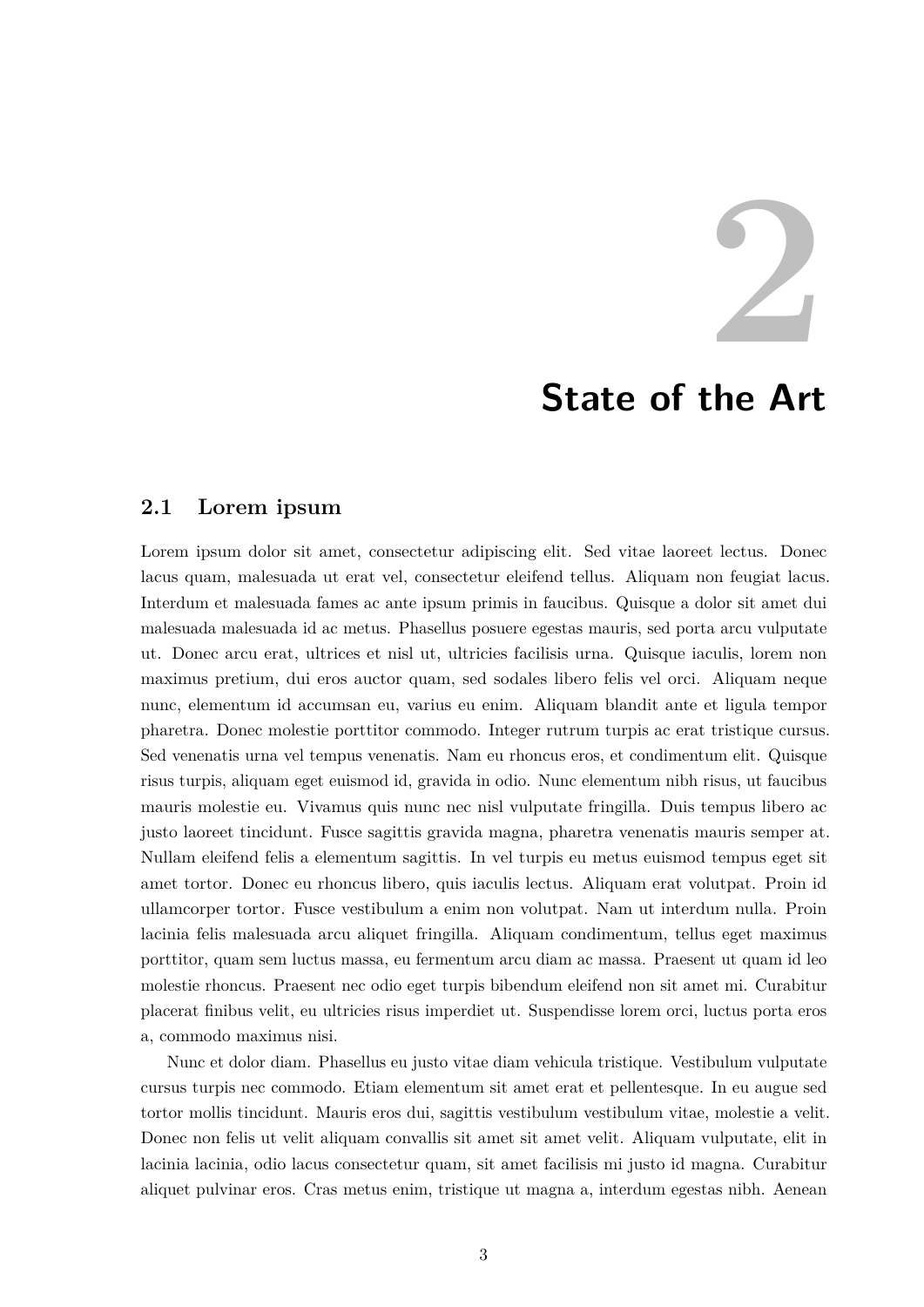lorem odio, varius a sollicitudin non, cursus a odio. Vestibulum ante ipsum primis in faucibus orci luctus et ultrices posuere cubilia Curae;

- 1. one
- 2. two
	- (a) two one
	- (b) two two
- 3. three

Morbi bibendum est aliquam, hendrerit dolor ac, pretium sem. Nunc molestie, dui in euismod finibus, nunc enim viverra enim, eu mattis mi metus id libero. Cras sed accumsan justo, ut volutpat ipsum. Nam faucibus auctor molestie. Morbi sit amet eros a justo pretium aliquet. Maecenas tempor risus sit amet tincidunt tincidunt. Curabitur dapibus gravida gravida. Vivamus porta ullamcorper nisi eu molestie. Ut pretium nisl eu facilisis tempor. Nulla rutrum tincidunt justo, id placerat lacus laoreet et. Sed cursus lobortis vehicula. Donec sed tortor et est cursus pellentesque sit amet sed velit. Proin efficitur posuere felis, porta auctor nunc. Etiam non porta risus. Pellentesque lacinia eros at ante iaculis, sed aliquet ipsum volutpat. Suspendisse potenti.

Ut ultrices lectus sed sagittis varius. Nulla facilisi. Nullam tortor sem, placerat nec condimentum eu, tristique eget ex. Nullam pretium tellus ut nibh accumsan elementum. Aliquam posuere gravida tellus, id imperdiet nulla rutrum imperdiet. Nulla pretium ullamcorper quam, non iaculis orci consectetur eget. Curabitur non laoreet nisl. Maecenas lacinia, lorem vel tincidunt cursus, odio lorem aliquet est, gravida auctor arcu urna id enim. Morbi accumsan bibendum ipsum, ut maximus dui placerat vitae. Nullam pretium ac tortor nec venenatis. Nunc non aliquet neque.

#### <span id="page-21-0"></span>**2.2 Some math**

**Theorem 1 (Residue Theorem)** *Let f be analytic in the region G except for the isolated singularities*  $a_1, a_2, \ldots, a_m$ *. If*  $\gamma$  *is a closed rectifiable curve in G* which does not pass through *any of the points*  $a_k$  *and if*  $\gamma \approx 0$  *in G, then* 

$$
\frac{1}{2\pi i} \int_{\gamma} f = \sum_{k=1}^{m} n(\gamma; a_k) \text{Res}(f; a_k).
$$

#### <span id="page-21-1"></span>**2.2.1 More math**

$$
y = \sin(x);
$$
  

$$
y = \int_0^x \cos(x) dx = \frac{e^{ix} - e^{-ix}}{2i}
$$
 (2.1)

<span id="page-21-2"></span>Normal text output. This is written with textsf! And this text with textbf! This is Courier font.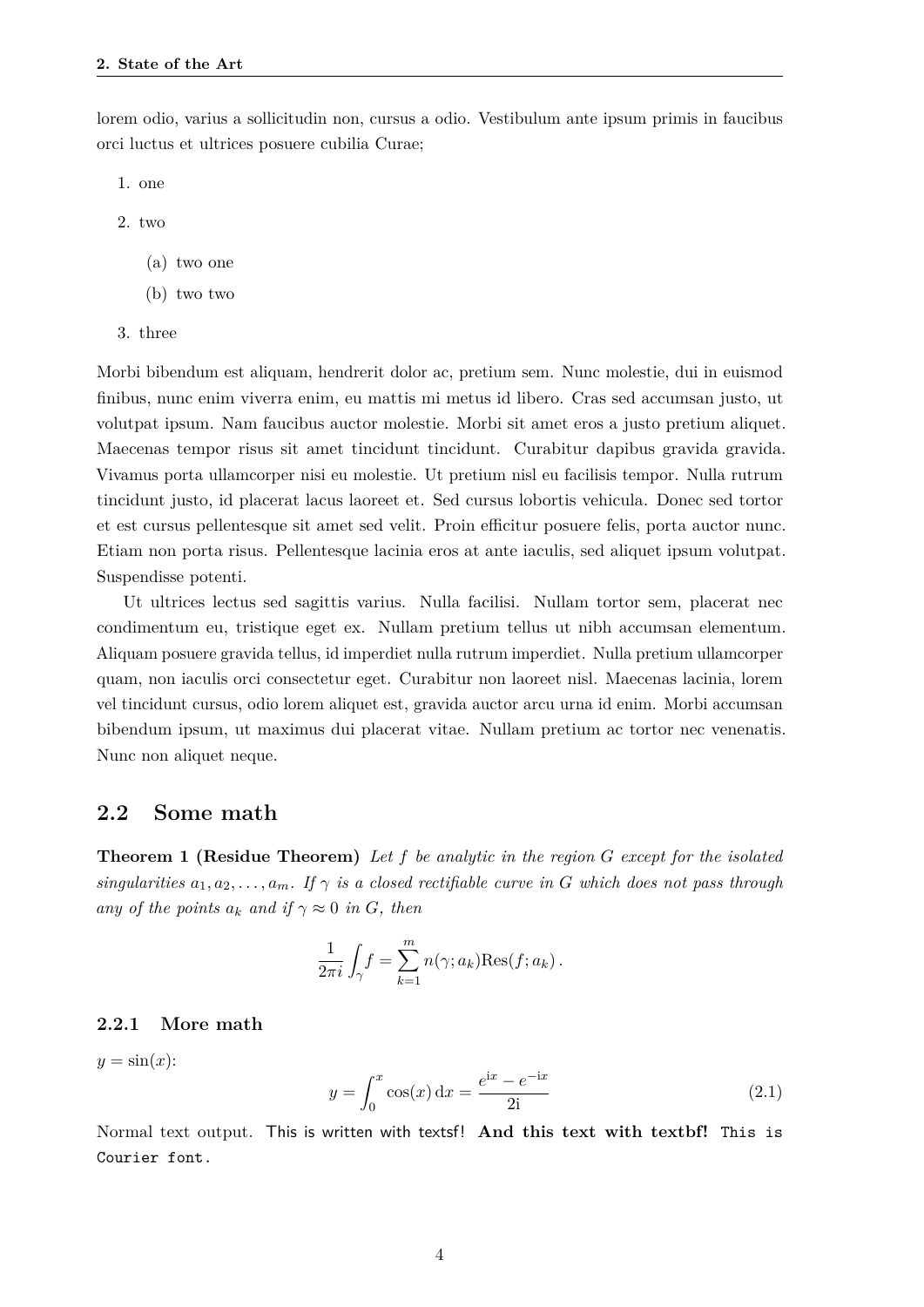#### **2.3 Preliminary aims**

Morbi bibendum est aliquam, hendrerit dolor ac, pretium sem. Nunc molestie, dui in euismod finibus, nunc enim viverra enim, eu mattis mi metus id libero. Cras sed accumsan justo, ut volutpat ipsum. Nam faucibus auctor molestie. Morbi sit amet eros a justo pretium aliquet. Maecenas tempor risus sit amet tincidunt tincidunt. Curabitur dapibus gravida gravida. Vivamus porta ullamcorper nisi eu molestie. Ut pretium nisl eu facilisis tempor. Nulla rutrum tincidunt justo, id placerat lacus laoreet et. Sed cursus lobortis vehicula. Donec sed tortor et est cursus pellentesque sit amet sed velit. Proin efficitur posuere felis, porta auctor nunc. Etiam non porta risus. Pellentesque lacinia eros at ante iaculis, sed aliquet ipsum volutpat. Suspendisse potenti.

Ut ultrices lectus sed sagittis varius. Nulla facilisi. Nullam tortor sem, placerat nec condimentum eu, tristique eget ex. Nullam pretium tellus ut nibh accumsan elementum. Aliquam posuere gravida tellus, id imperdiet nulla rutrum imperdiet. Nulla pretium ullamcorper quam, non iaculis orci consectetur eget. Curabitur non laoreet nisl. Maecenas lacinia, lorem vel tincidunt cursus, odio lorem aliquet est, gravida auctor arcu urna id enim. Morbi accumsan bibendum ipsum, ut maximus dui placerat vitae. Nullam pretium ac tortor nec venenatis. Nunc non aliquet neque.

Morbi bibendum est aliquam, hendrerit dolor ac, pretium sem. Nunc molestie, dui in euismod finibus, nunc enim viverra enim, eu mattis mi metus id libero. Cras sed accumsan justo, ut volutpat ipsum. Nam faucibus auctor molestie. Morbi sit amet eros a justo pretium aliquet. Maecenas tempor risus sit amet tincidunt tincidunt. Curabitur dapibus gravida gravida. Vivamus porta ullamcorper nisi eu molestie. Ut pretium nisl eu facilisis tempor. Nulla rutrum tincidunt justo, id placerat lacus laoreet et. Sed cursus lobortis vehicula. Donec sed tortor et est cursus pellentesque sit amet sed velit. Proin efficitur posuere felis, porta auctor nunc. Etiam non porta risus. Pellentesque lacinia eros at ante iaculis, sed aliquet ipsum volutpat. Suspendisse potenti.

Ut ultrices lectus sed sagittis varius. Nulla facilisi. Nullam tortor sem, placerat nec condimentum eu, tristique eget ex. Nullam pretium tellus ut nibh accumsan elementum. Aliquam posuere gravida tellus, id imperdiet nulla rutrum imperdiet. Nulla pretium ullamcorper quam, non iaculis orci consectetur eget. Curabitur non laoreet nisl. Maecenas lacinia, lorem vel tincidunt cursus, odio lorem aliquet est, gravida auctor arcu urna id enim. Morbi accumsan bibendum ipsum, ut maximus dui placerat vitae. Nullam pretium ac tortor nec venenatis. Nunc non aliquet neque.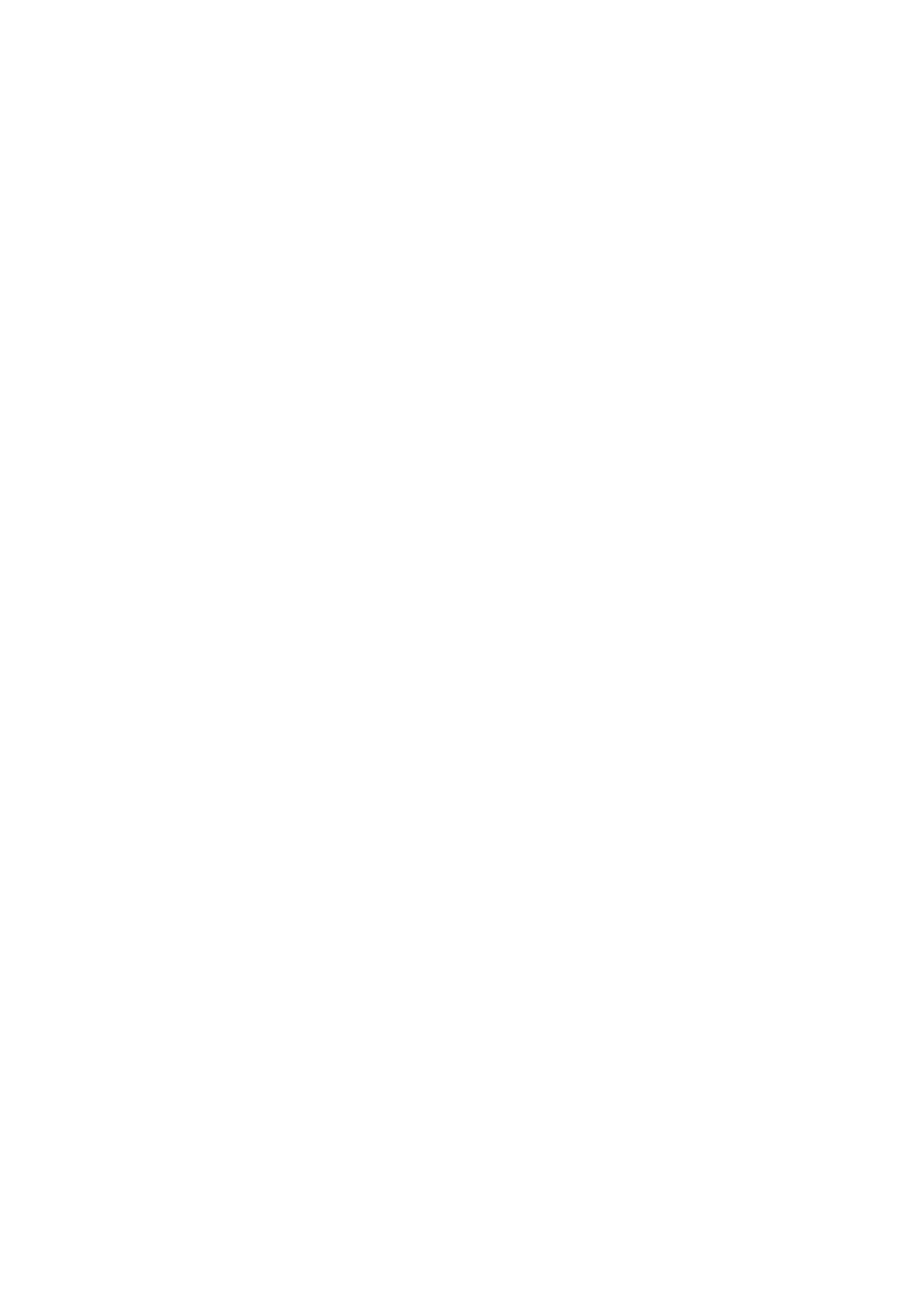

# <span id="page-24-0"></span>Including tikz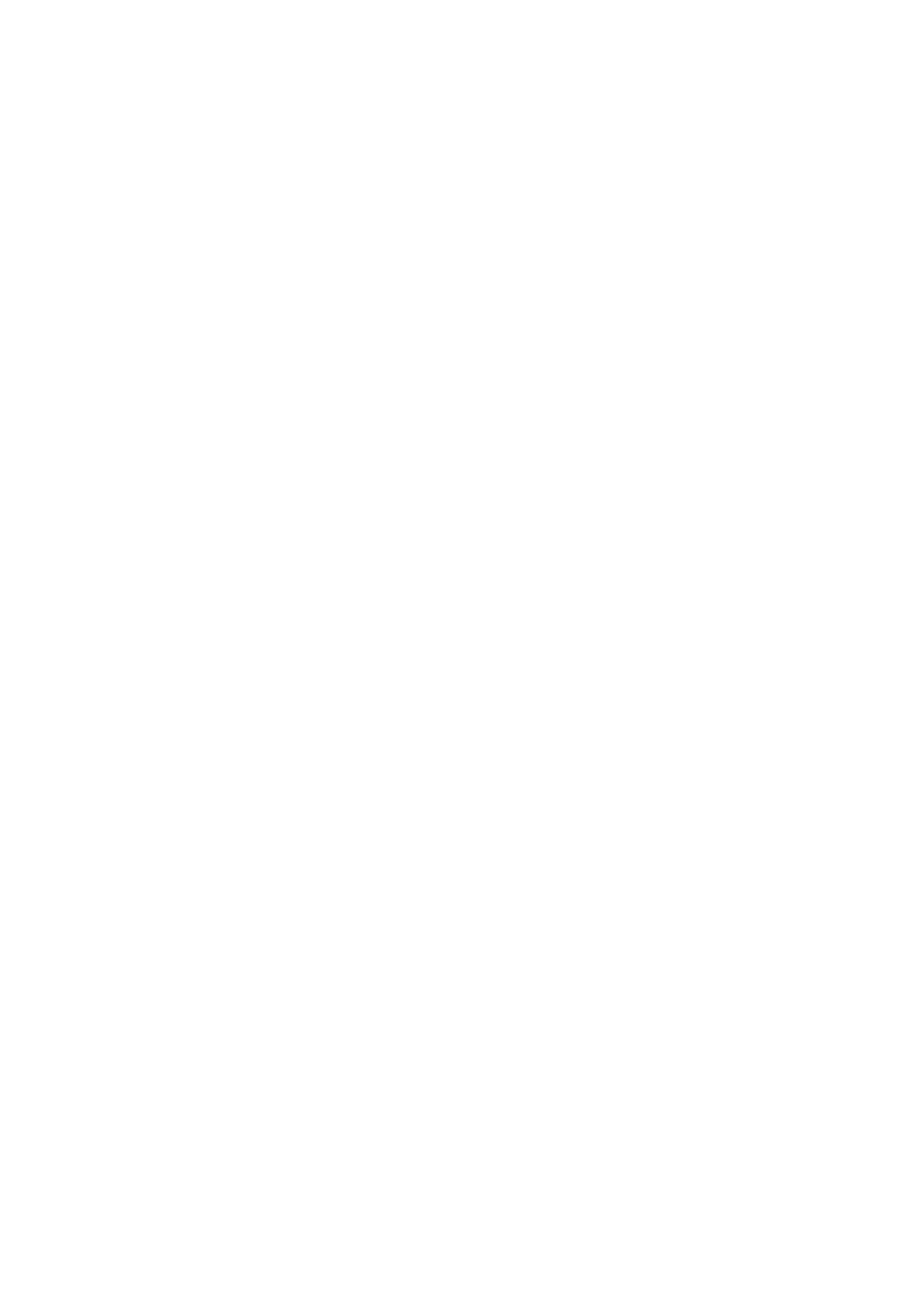# **Sum - Algorithm**

<span id="page-26-1"></span><span id="page-26-0"></span>1: **procedure** SUM( {*x*}) 2:  $y \leftarrow 0$ <br>3: **for**  $i \leftarrow 1 : N^x$  do 5: **end for** 6: **return** *y* 7: **end procedure**

3: **for**  $i \leftarrow 1 : N^x$  **do**  $\triangleright$  Time series  $\{x\}$  has length  $N^x$ 4:  $y \leftarrow y + x(i)$   $\triangleright$  Summing up.

Figure 4.1: Implementation of a algorithm for calculating a sum.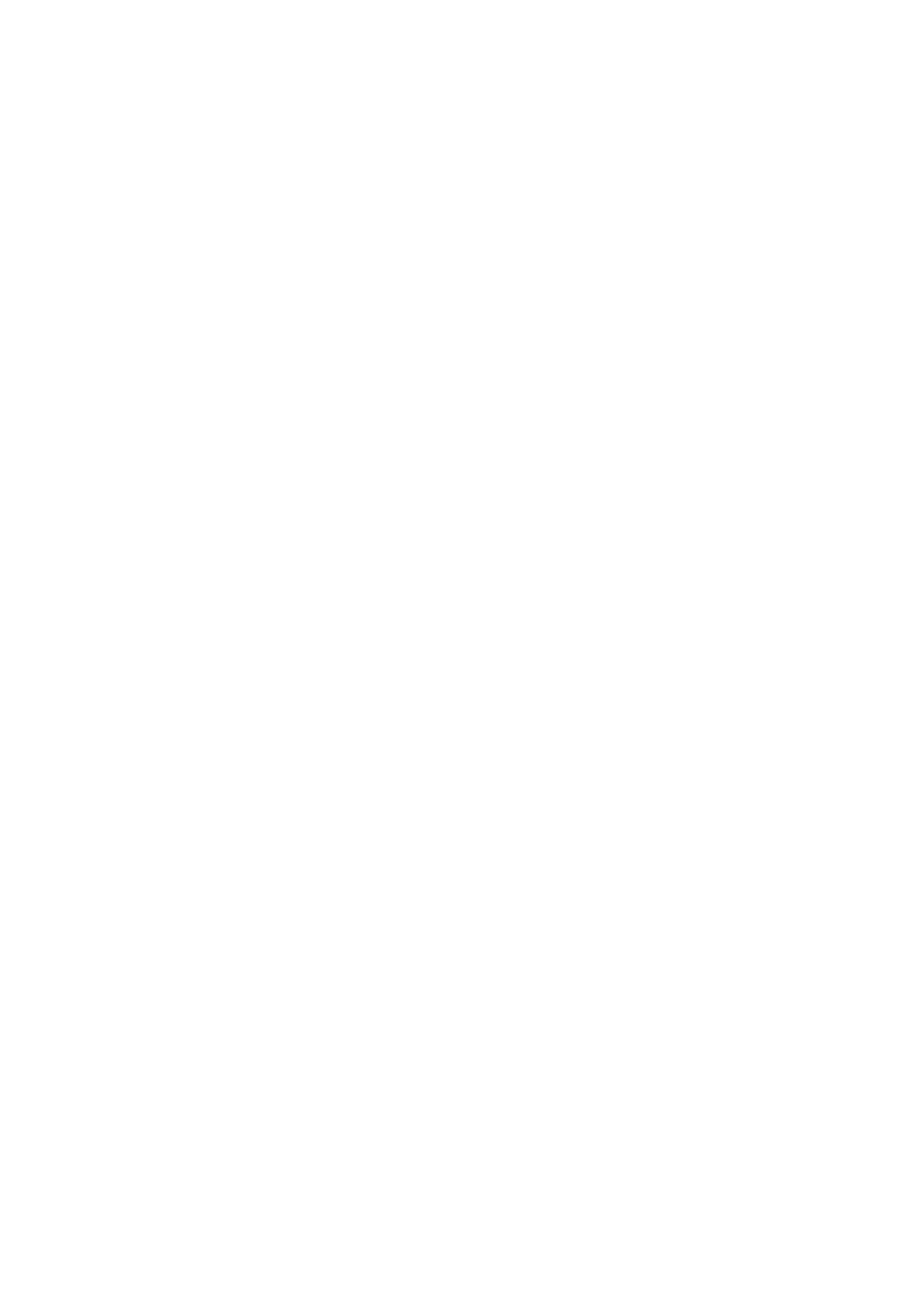# <span id="page-28-0"></span>**PGF-plots from python**

<span id="page-28-1"></span>

Figure 5.1: Example of using python to generate a pgf-figure which has the same fonts as the main latex document. Run python plot\_exemplary\_roc.py from the Python directory to generate the pgf-file.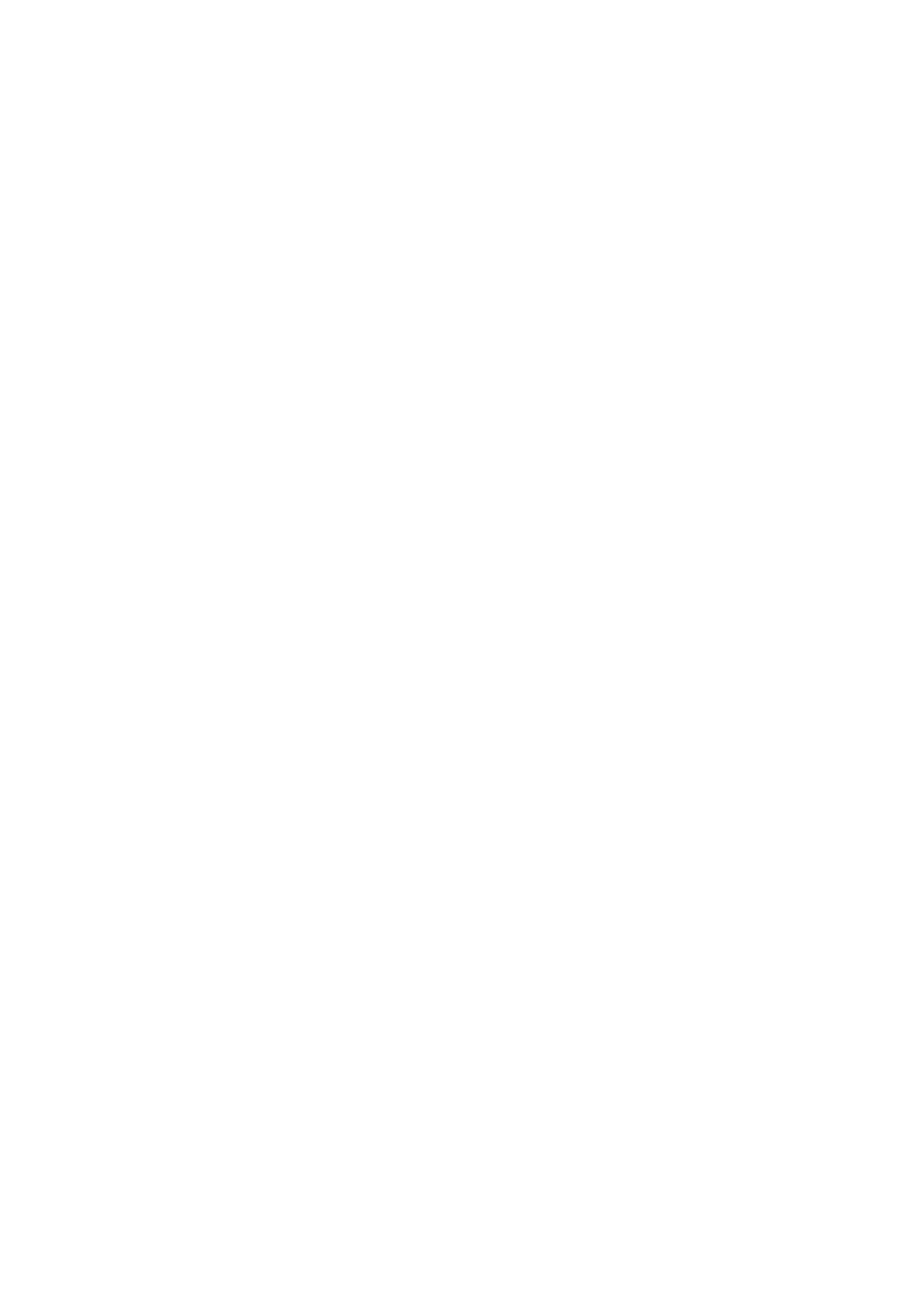# **Asymptote**

<span id="page-30-1"></span><span id="page-30-0"></span>

Figure 6.1: Example for plotting with asymptote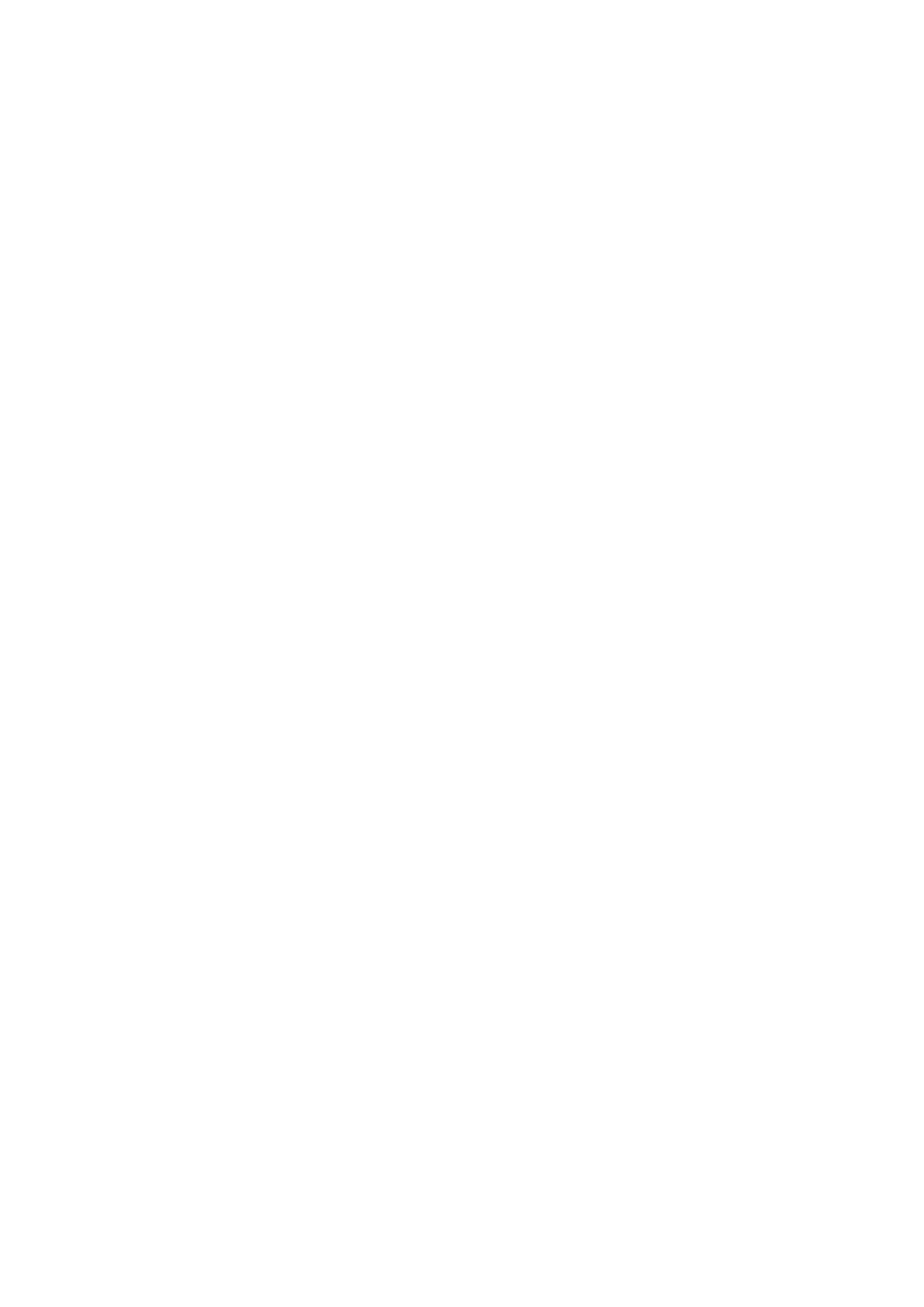<span id="page-32-0"></span>

# **Discussion**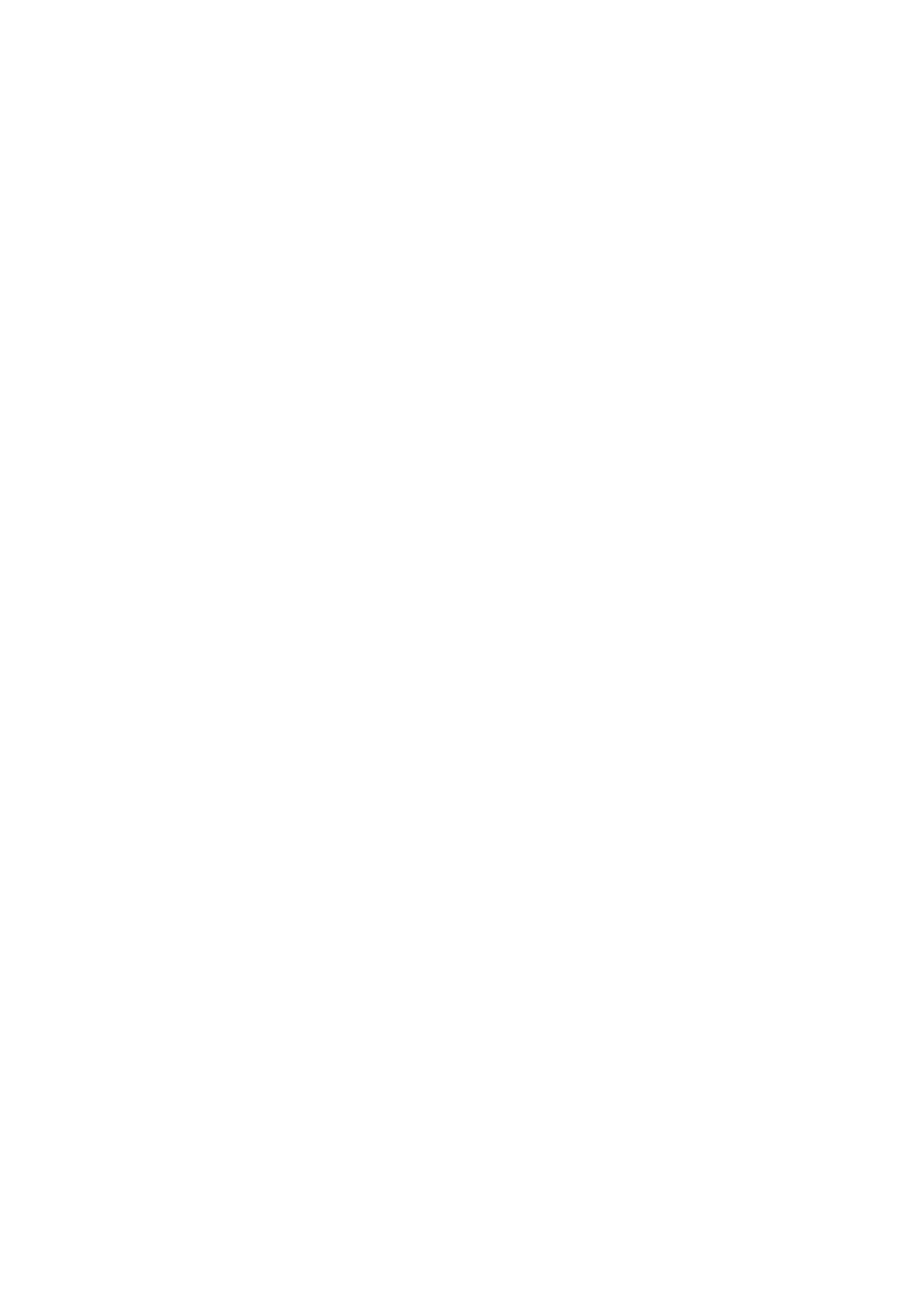

# <span id="page-34-0"></span>**Materials and Methods**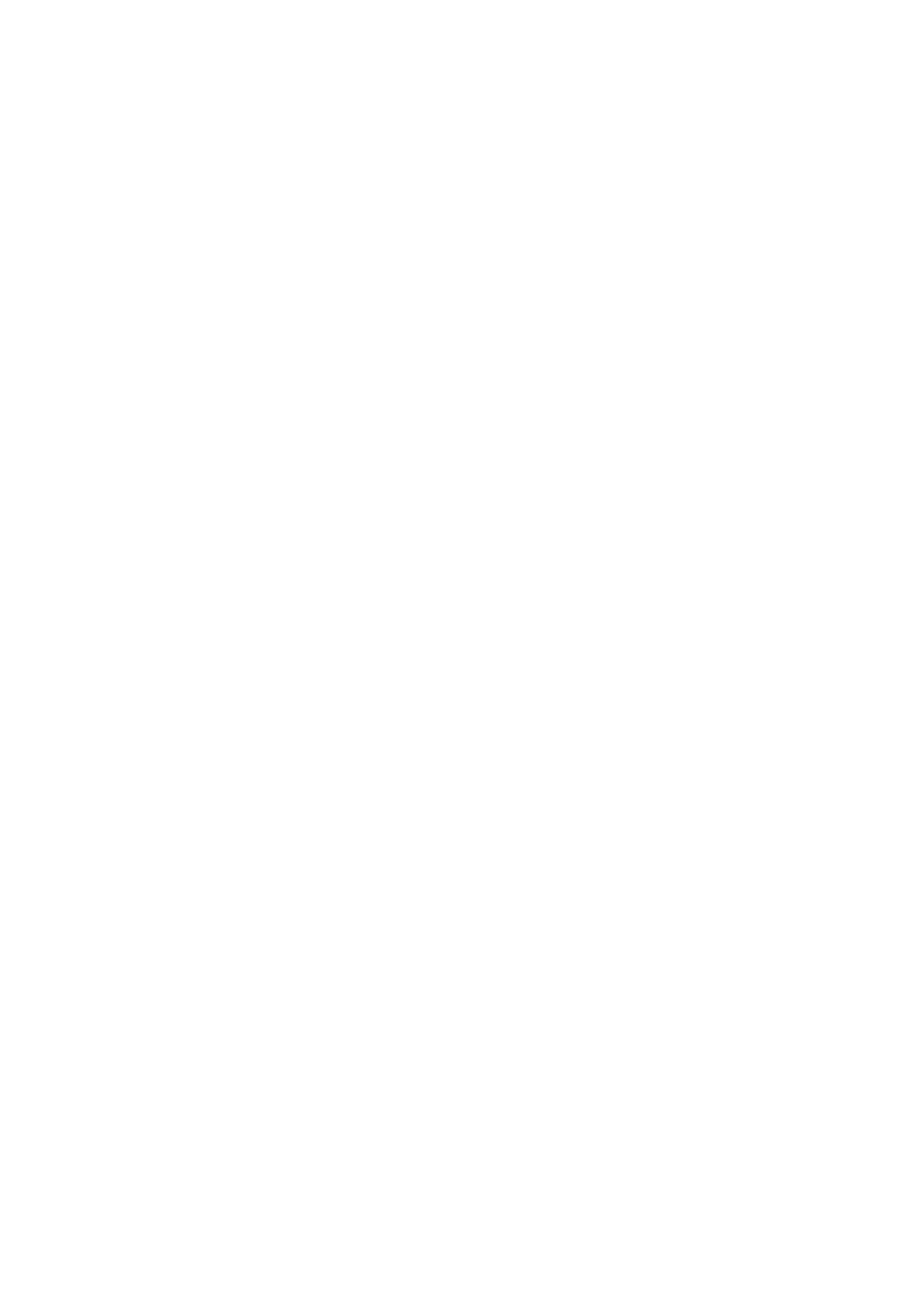#### **References**

- <span id="page-36-1"></span><span id="page-36-0"></span>[1] O. Lastname. "Title". In: *Journal of Sth* 1.1 (2007), pp. 1-31. ISSN: 1234-1234. DOI: [10.1007/1234](http://dx.doi.org/10.1007/1234).
- <span id="page-36-2"></span>[2] O. name. "Title". In: *Journal of Sth* 1.1 (2006), pp. 1–31. issn: 1234-1234. doi: [10.1007/](http://dx.doi.org/10.1007/1234) [1234](http://dx.doi.org/10.1007/1234).